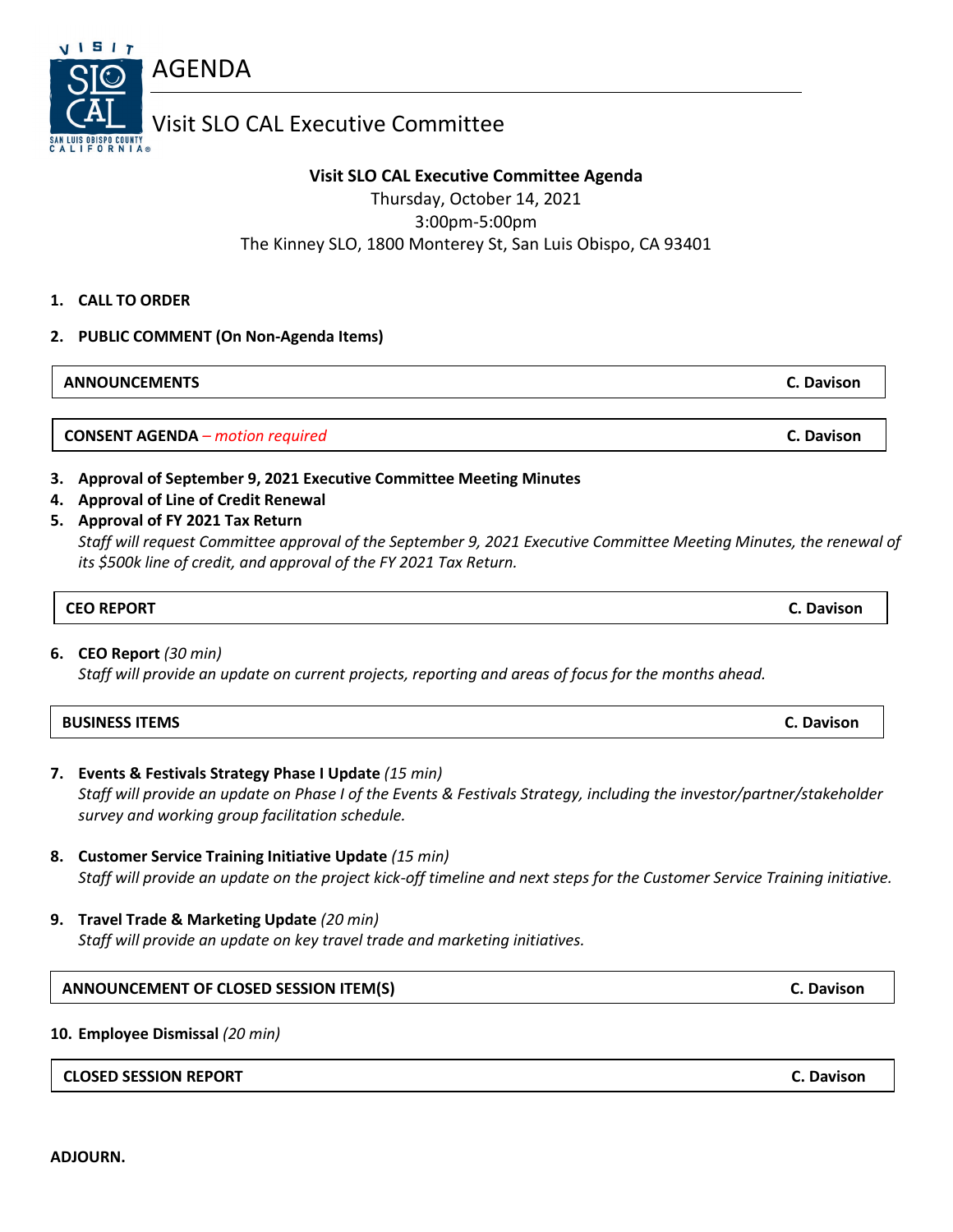Brown Act Notice: Each speaker is limited to two minutes of public comment for items not on the agenda. Public comment for each agenda item will be called for separately and is also limited to 2 minutes per speaker. State law does not allow the Executive Committee to discuss or take action on issues not on the agenda, except that members of the Committee may briefly respond to statements made or questions posed by the person giving public comment. Staff may be directed by the Committee to follow-up on such items and/or place them on the next Committee agenda. The order of agenda items is listed for reference and items may be taken in any order deemed appropriate by the Executive Committee.

ADA Notice: Meeting facilities are accessible to persons with disabilities. If you require special assistance to participate in the meeting, notify Brendan Pringle at (805) 541-8000 at least 48 hours prior to the meeting.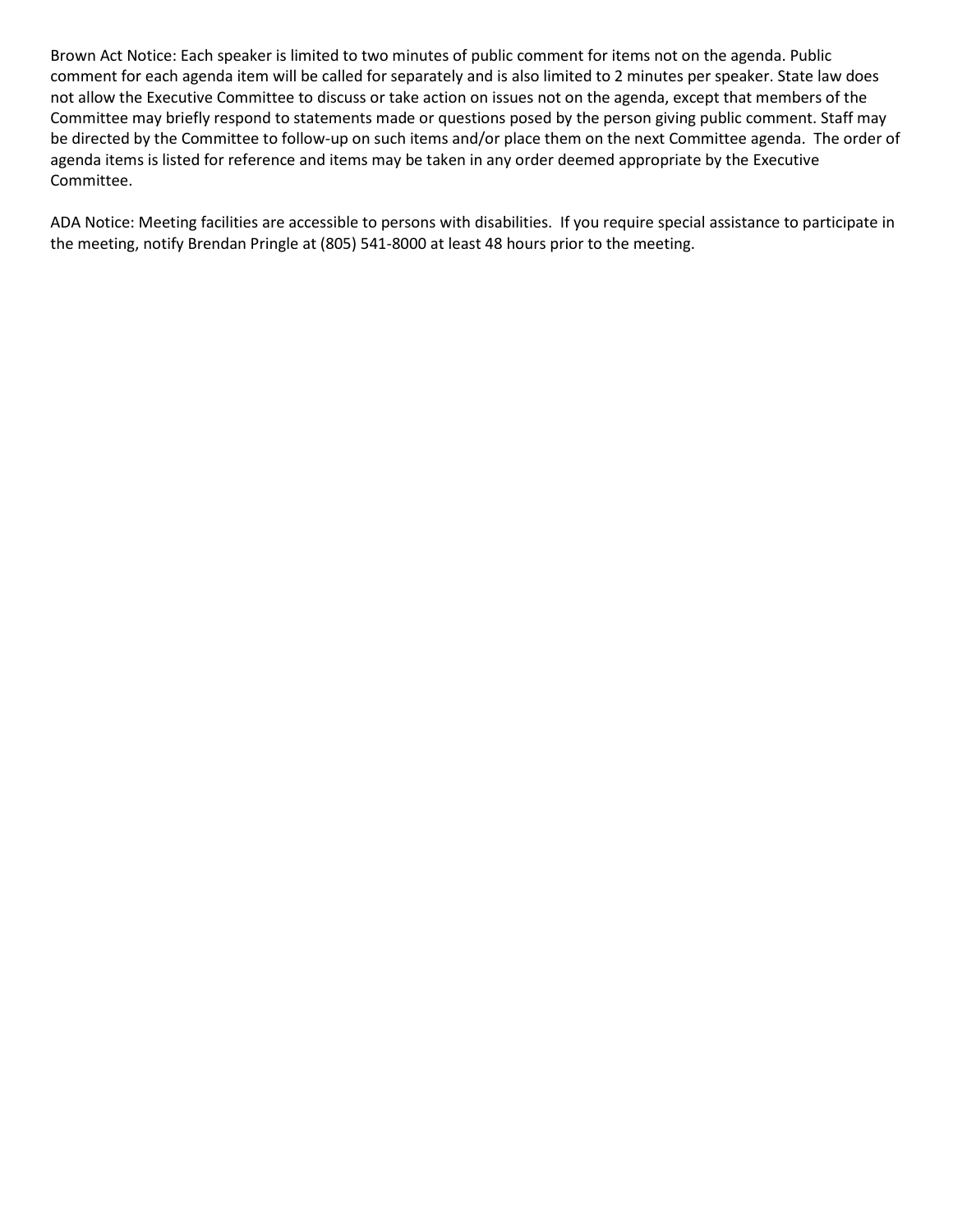

## MINUTES

### Visit SLO CAL Executive Committee

#### **Visit SLO CAL Executive Committee Meeting Minutes** Thursday, September 9, 2021

3:00pm

The Kinney SLO, 1800 Monterey St, San Luis Obispo, CA 93401 Videoconference**:** https://us02web.zoom.us/j/87075417886 Meeting ID: 870 7541 7886

#### **1. CALL TO ORDER:** Aaron Graves

**PRESENT:** Mark Eads, Aaron Graves, Clint Pearce

**PRESENT (VIDEOCONFERENCE):** Amar Sohi

**ABSENT:** Hemant Patel

**STAFF PRESENT:** Chuck Davison, Cathy Cartier, Brendan Pringle

**Call to Order at 3:12pm.**

#### **2. PUBLIC COMMENT (On Non-Agenda Items)**

None.

#### **ANNOUNCEMENTS**

None.

#### **CONSENT AGENDA**

- **3. Approval of August 19, 2021 Executive Committee Meeting Minutes**
- **4. Approval of July Visit SLO CAL Financials**
- **5. Approval of FY 2021 Annual Report** *– item held*

Davison noted that the FY 2021 Annual Report Consent Agenda item is being held until the September 29, 2021 Board meeting.

Public Comment – None.

Committee Discussion.

**ACTION:** Moved by **Pearce/Eads** to approve the Consent Agenda as adjusted to include only the August 19, 2021 Executive Committee Meeting Minutes and the July 2021 Visit SLO CAL Financials.

> **Motion carried: 3:0 Sohi joined the meeting after this vote.**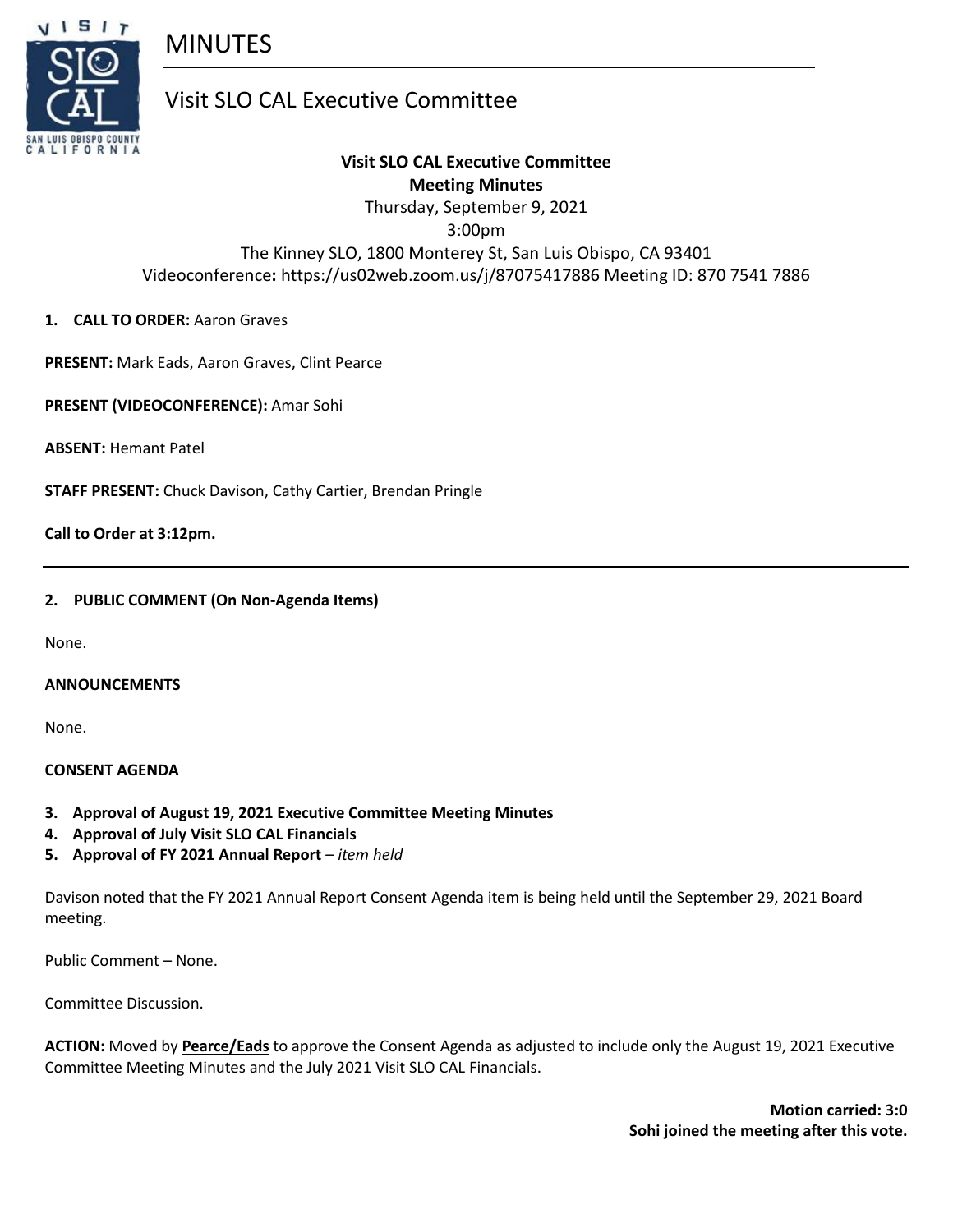#### **CEO REPORT**

#### **6. CEO Report**

Davison asked the Committee if they were comfortable with Visit SLO CAL's Chief Marketing Officer, Cathy Cartier, participating in future Committee meetings. He noted that she will be covering the "Land Of" Campaign Update business item in this meeting. Davison provided an update on Visit SLO CAL's FY 2021 Audit. As part of their review, Glenn Burdette, requested all FY 2021 TMD remittance receipts, which has delayed the delivery timeline of the audit. Communities had until the end of August to provide June receipts, and all except Grover Beach provided remittances, to-date. We are actively following up with Grover Beach to finalize. The draft audit report was provided to staff for review this week, and the final audit report will be in the September Board agenda packet. Erin Nagle of Glenn Burdette will be presenting the findings of the audit at the Board meeting on September 29, 2021. Davison outlined some of the key updates in the draft audit, including updates to how revenue is recorded at year-end, as well as the recording of accrued vacation, sick leave and other employee compensation that will be payable in the future. Davison shared an update on national travel trends in July, and shared the STR report for the week ending September 4, 2021. He provided an update on air service, noting that cuts to daily air service from San Diego (4 weekly flights starting October 6) and Portland (5 weekly flights starting October 6) are not related to poor performance, but rather due to pilot shortages at Horizon and Skywest, as Santa Barbara Airport is experiencing the same reductions. Visit SLO CAL is working with Mering to adjust its marketing campaign allocations accordingly. Davison also noted that the San Luis Obispo County Board of Supervisors approved an agreement to centralize marketing efforts and messaging for outbound and inbound service, using Mering (Visit SLO CAL's agency) to facilitate the work. The agreement is expected to be finalized in the coming days. Davison announced that the Destination Summit (scheduled for November 10, 2021), has been postponed due to current COVID-19 conditions, but staff will send a Save the Date once it's been rescheduled. Based on the current state of the pandemic and the continued adjustment to US traveler requirements for entrance into parts of the European Union, Visit SLO CAL has decided to postpone the UK Trade & Media Mission, which was previously scheduled for late October; staff will provide an update once this event is rescheduled. An agreement is being finalized with Coyle Hospitality to conduct a monthly Mystery Shopper program as part of Visit SLO CAL's sponsorship agreement with the South County Chambers of Commerce. The program is set to launch October 15, 2021.

Public Comment – None.

Committee Discussion.

#### **BUSINESS ITEMS**

#### **7. Staffing Update**

Davison noted that Emily Rudge will begin on October 11, 2021 as Executive Assistant to the President & CEO, and that Visit SLO CAL is currently sourcing candidates for the Marketing Coordinator role. Davison also outlined a requested adjustment to the Finance & HR Manager role that was originally approved by the Board in January 2021. After consulting with Visit SLO CAL's contracted controller, he noted that he believes a more senior finance role is necessary and required, pointing to the organization's budget of more than \$9 million, and some efficiency gaps in current financial processes with the team. He recommended the adjustment of the position from Finance & HR Manager to Vice President of Finance, and noted the proposed salary range adjustment. Davison outlined the key responsibilities of the proposed role, and added that the role would also provide a strong financial resource, particularly to department heads managing their department budget, and elevate the level of engagement and oversight in our finances. Davison noted that he requested initial approval from the Board Chair prior to finalizing the job description and posting the position on August 27, 2021, but that staff is seeking full Executive Committee approval for an adjustment to the role before moving forward.

Public Comment – None.

Committee Discussion.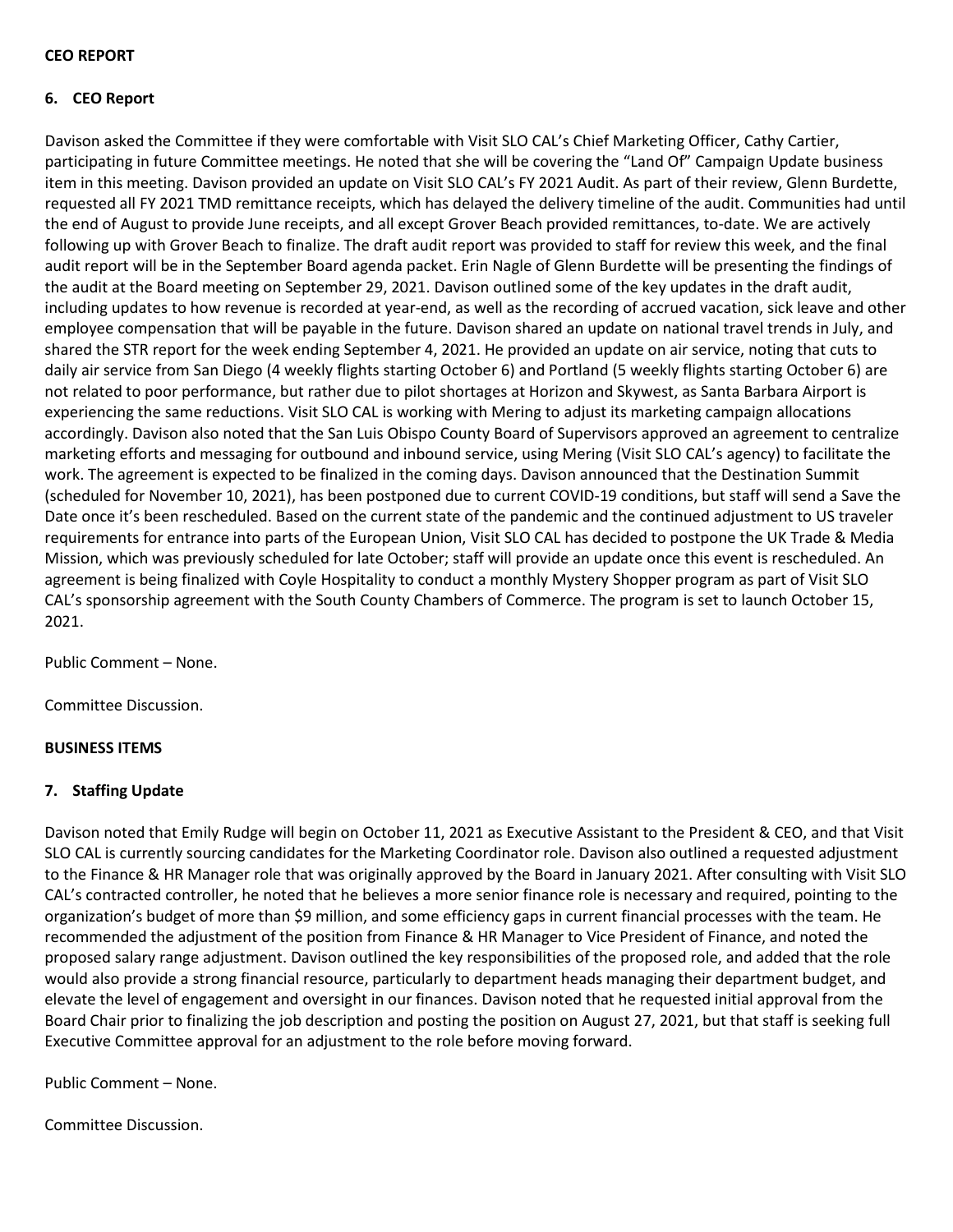**ACTION:** Moved by **Pearce/Eads** to approve the adjustment from the previously-approved Finance & HR Manager role to a Vice President of Finance role.

#### **Motion carried: 4:0**

#### **8. Amendment to Visit SLO CAL's 401k Plan**

Davison provided background on Visit SLO CAL's current 401k plan, which enrolls employees automatically at the 12-month mark and fully vests them after 12 additional months. He noted that this has become an issue during recruitment, as contribution to a 401k plan prior to the 12-month mark can be an important factor in the decision making process, and that this current structure does not encourage saving for newly-hired employees. Davison worked with Principal and Morgan Stanley on an amendment to VSC's current plan, that would adjust the enrollment eligibility period from the current twelve (12) months to a revised three (3) months, beginning January 1, 2022, at a one-time administrative cost of \$350. This amendment would require Board approval. Increases to the budget depending on how many new employees take advantage of this new policy, would be trued up in the January budget re-forecast.

Public Comment – None

Committee Discussion.

**ACTION:** Moved by **Eads/Sohi** to recommend that the Board approve amending Visit SLO CAL's 401k Plan enrollment eligibility period from the current one-year period to a 90-day period.

#### **Motion carried: 4:0**

#### **9. Public Policy Platform Review**

Davison noted that the Advocacy Plan, adopted by the Board in September 2019, committed to an annual review of the document to ensure the platform remained consistent with the organization's values and priorities. He noted that staff is recommending no changes to the Platform. He shared the core pillars of the Platform, and pointed to the instances when the Platform was activated over the last 12 months.

Public Comment – None

Committee Discussion.

**ACTION:** Moved by **Pearce/Eads** to recommend that the Board approve maintaining the Public Policy Platform as is, without any additional changes.

> **Motion carried: 3:0 Sohi was not present for this vote.**

#### **10. Events & Festivals Strategy Phase I Consultant Approval**

As noted at the last Committee meeting, Visit SLO CAL is pivoting to a two-phased approach to the Events & Festivals Strategy (E&FS). In Phase I, a third-party facilitator would lead a working group facilitation with an end goal of universal understanding on the importance, need and desire for a countywide Events and Festivals Strategy, as well as why it is critical to SLO CAL's success as a destination. Davison reiterated that initial buy-in and MOU sign off on the strategy is a board directive; as such, Board members would also need to advocate in their communities to garner buy-in and support from all local DMOs and cities, something that has been challenging to receive. In Phase II, the comprehensive countywide strategy will be created, informed and driven by the results of the Phase I facilitations with the E&FS working group. Since their efforts are integral to both phases, upon completion of Phase II, the E&FS working group will become ambassadors and begin implementation and adherence to the completed Strategy and countywide event calendar. Staff received two proposals for Phase I Facilitation, which are both currently under review. The proposed cost would be up to \$20,000.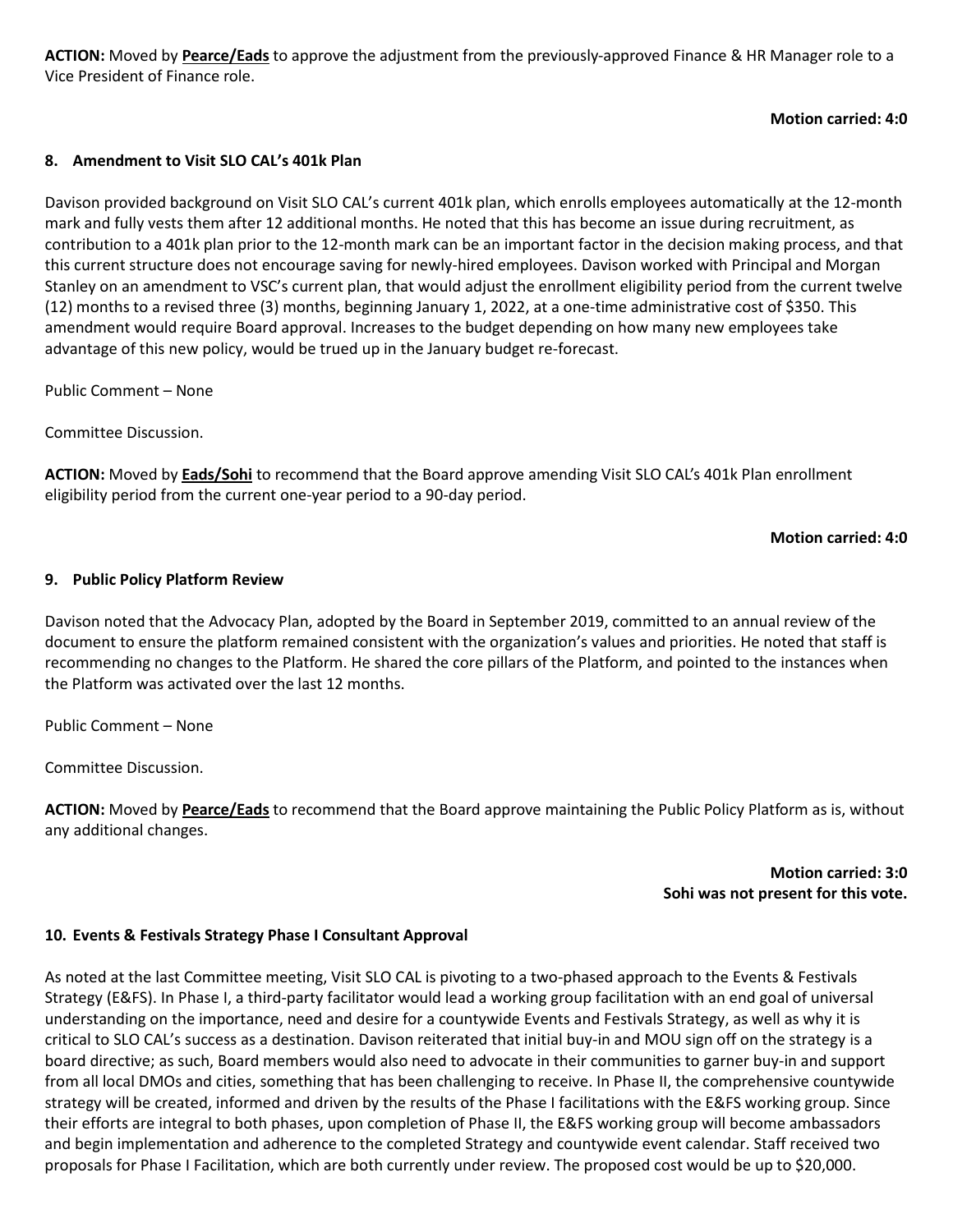Davison reviewed next steps. Assuming the Board approves the motion, invitations for the working group will be sent out following the Board meeting. He also noted that if approval is provided by the Committee, staff will begin working through the contract details in advance of the Board's approval of the cost and direction. Cartier noted that staff believes that this two-pronged approach will bring the communities together and garner more buy-in to move this initiative forward. Davison noted that the proposed change would not change the overall projected cost of the program development.

Public Comment – None

Committee Discussion.

**ACTION:** Moved by **Pearce/Eads** to recommend that the Board approve, in concept, a change in direction to a two-phased approach to the Events & Festivals Strategy, allowing the President & CEO to allocate up to \$20,000 for Phase I and to begin contract negotiations with a facilitator.

#### **Motion carried: 3:0 Sohi was not present for this vote.**

#### **11. Customer Service Training Initiative Consultant Approval**

Davison noted that the proposal vetting and review process was completed on September 1, 2021, and that staff received 4 proposals. He outlined the scope of work for the project. The selected agency will develop a no-cost web and mobile-based, certified customer service program in both English and Spanish for SLO CAL's Travel & Tourism industry. They will work with Visit SLO CAL and the Customer Service Working Group, comprised of investors and partners with a strong record of customer service, to determine customer service objectives of learning modules and drive the content development. He noted that Visit SLO CAL would lean on destination partners to inform the local expert content for the destination awareness component of the training program, which will include creative assets from throughout SLO CAL. Staff is recommending ICOM Productions (Calgary, Alberta, Canada), whose award-winning White Hat Academy provides free, customer- and destination-focused training for Calgary's 4,800 visitor-facing employees. Davison added that ICOM's proposal most closely aligned with the scope of work. He showed the Committee a brief demo of the White Hat Academy program. He outlined the timeline of the project, which if approved is expected to kick off October 2021 and is estimated to take seven months to complete. He noted that the English platform would be developed and launched first, and that the Spanish platform (which includes Spanish in the video components), would launch approximately one month after. He noted that Melissa Murray, Visit SLO CAL's Project Manager, Destination Management, will be the main point of contact for the duration of the project, with executive oversight from the CEO and the VP of Community Engagement & Advocacy, once that role is hired. He outlined the budget, and discussed next steps. He noted that in future years, Visit SLO CAL would likely budget funds for additional modules as needed. He added that if lodging investors throughout the county used this platform for on-boarding, it could transform the guest experience.

Public Comment – None

Committee Discussion.

**ACTION:** Moved by **Eads/Pearce** to recommend that the Board allow the President & CEO to begin contract negotiations with ICOM Productions to develop a countywide Customer Service Training Initiative.

> **Motion carried: 3:0 Sohi was not present for this vote.**

#### **12. "Land Of" Campaign Update**

Cartier provided an update on Visit SLO CAL's "Land Of" campaign, launching at the end of September. She noted how the place, pace and people of SLO CAL tie into SLO CAL's brand refresh, and outlined the scope of the brand asset production. Co-op partner assets from this production are set to be delivered September 30, 2021. She provided an overview of the campaign, including messaging and static ad graphics. Davison noted that the Future Visitor Profile Study that Visit SLO CAL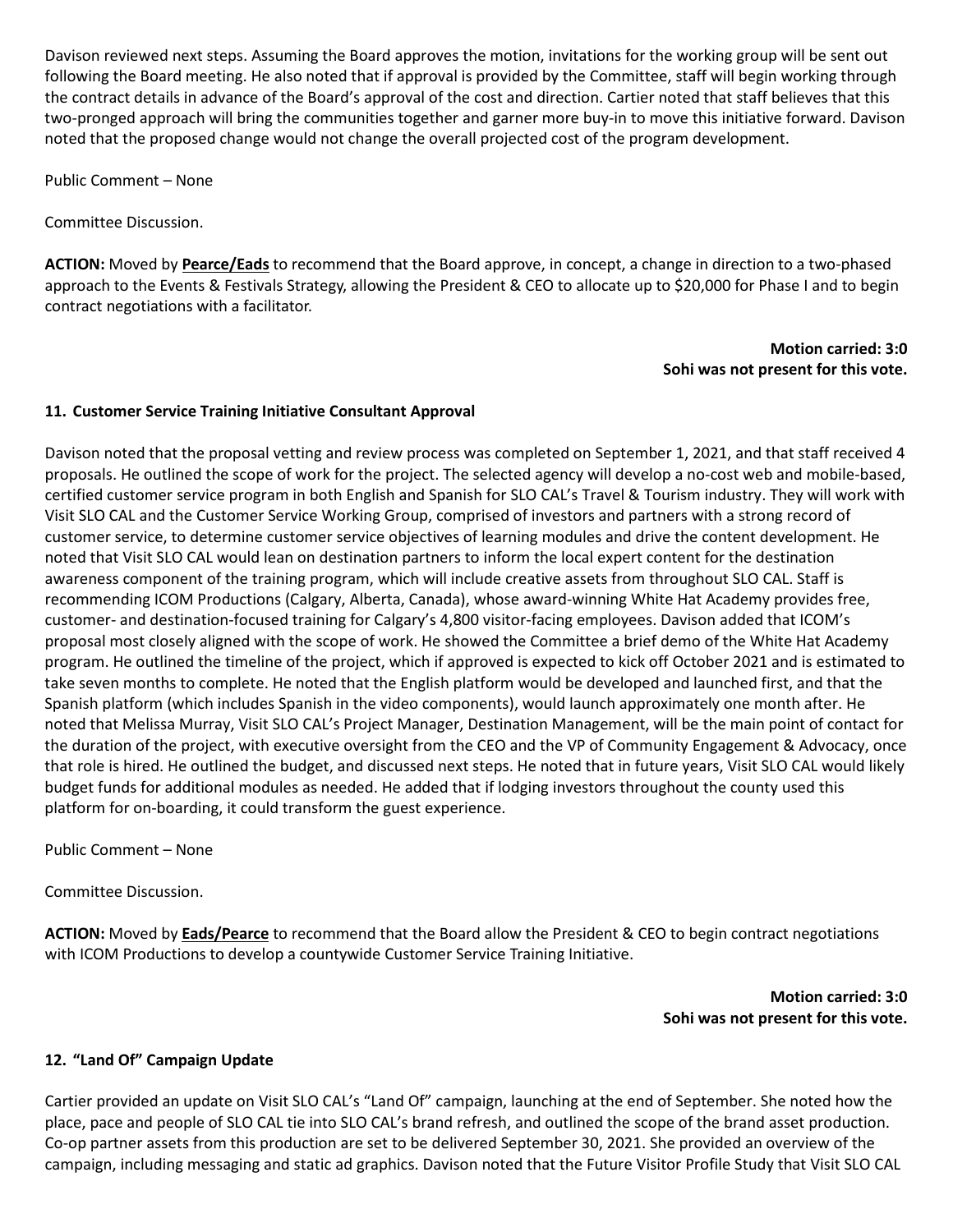conducted over the last few months confirmed Visit SLO CAL's brand messaging position. Cartier also provided an update on the House of Brands strategy, noting that it will provide a clear connection between all of the individual destination brands and SLO CAL, and a clear relationship between the communities and SLO CAL. She outlined the changes to the SLO CAL logo and the use of "The Center of California's Central Coast" as part of the SLO CAL brand refresh. She also described what destination partner logo lock-ups would look like along the adoption spectrum.

Public Comment – None

Committee Discussion.

#### **ANNOUNCEMENT OF CLOSED SESSION ITEM**

**13. Employee Dismissal**

#### **CLOSED SESSION REPORT**

No action was taken by the Committee during Closed Session.

Davison noted upcoming agenda items.

#### **ADJOURNMENT**

Adjourned at 5:08pm.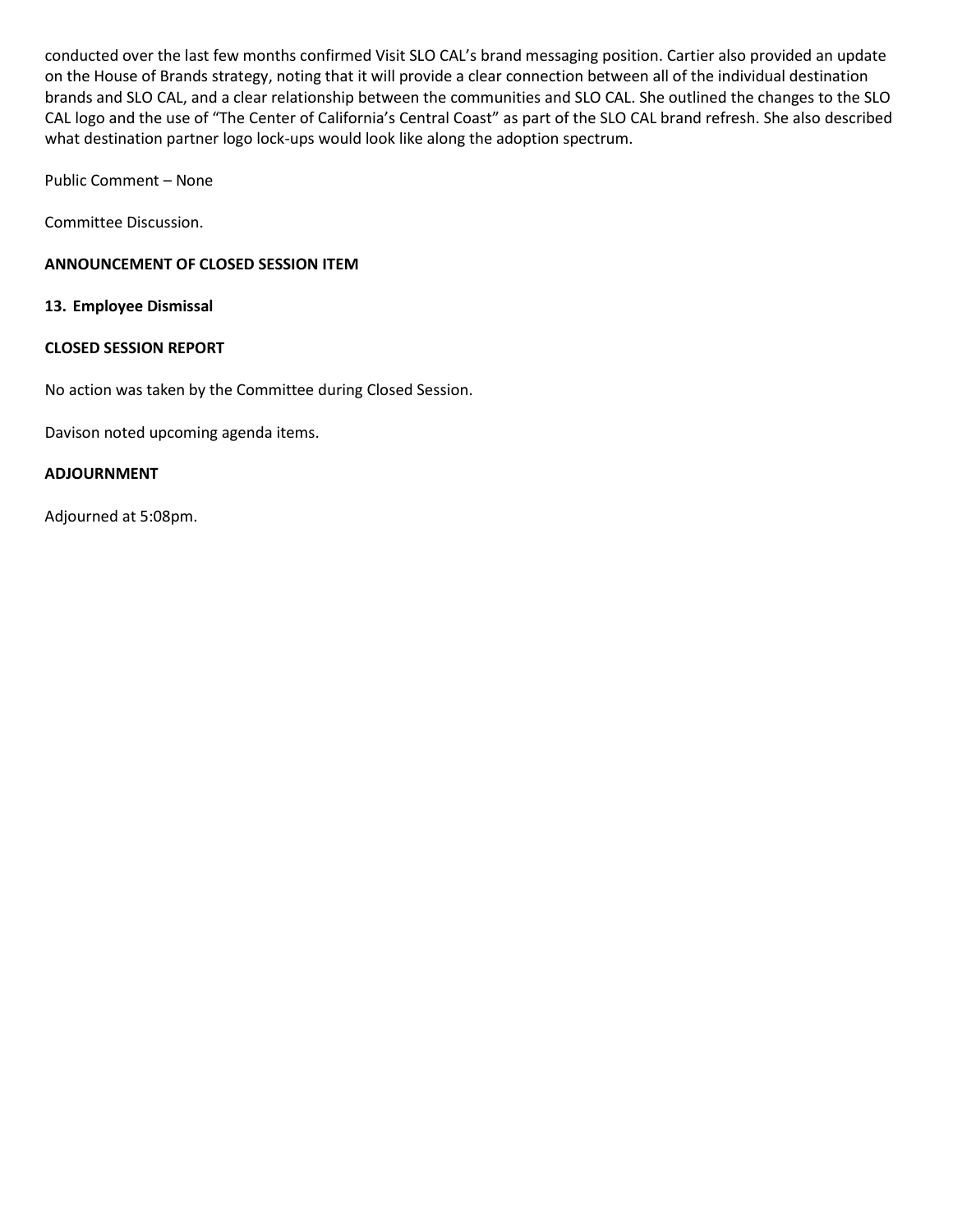# **COVID-19 IMPACT & RESPONSE CEO REPORT**

## **National Update**

- In August 2021, travel spending tallied \$92 billion–compared to \$100 billion in July–and reflected the first monthly drop in spending since January 2021
	- **This is 11% below August 2019 spending levels**
- More than half (53%) of American travelers indicated they are changing travel plans due to the pandemic
- Willingness to travel for business has remained strong at 69% in September, but has continued to decline from August and July
- The COVID-19 pandemic has resulted in \$670 billion in cumulative losses for the U.S. travel economy through August 2021
- Depressed levels of travel spending have caused a loss of \$82 billion in federal, state, and local tax revenue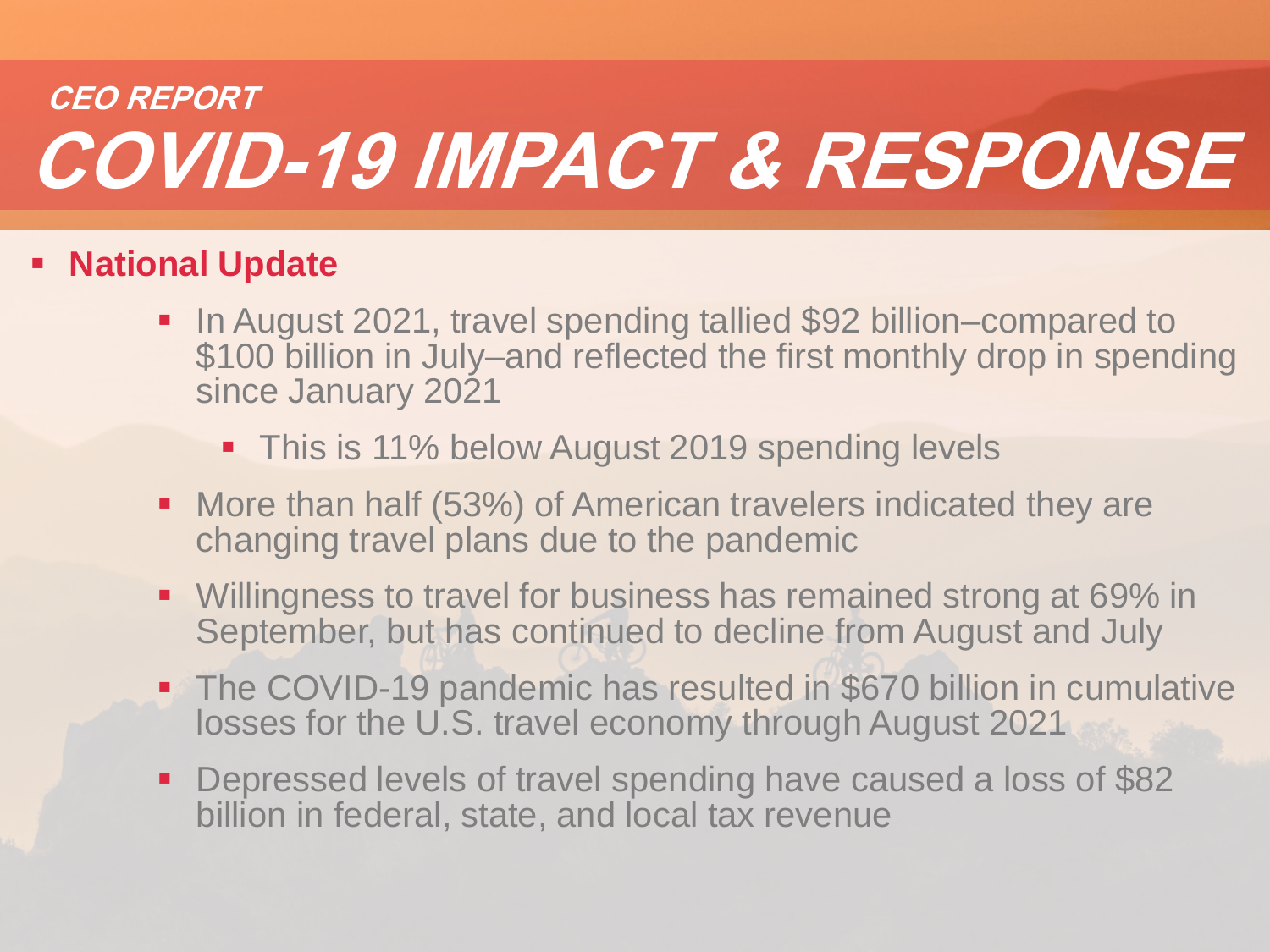# **CEO MEETINGS CEO REPORT**

## **CEO Meetings of Significance**

- Toni LeGras, VSC BOD Member (9/29)
- Aaron Graves, VSC BOD Member (9/29)
- Central Coast Economic Forecast Reception (9/29)
- JP Patel, Lotus Hospitality (9/30)
- VCA Brand & Content Committee Meeting (9/30)
- Molly Cano, City of SLO (10/1)
- Andrew Hackleman, City of Santa Maria (10/1)
- Jocelyn Brennan, South County Chambers (10/1)
- **Pacific Coast Business Times Interview (10/4)**
- Bob Linscheid, Cal Poly (10/5)